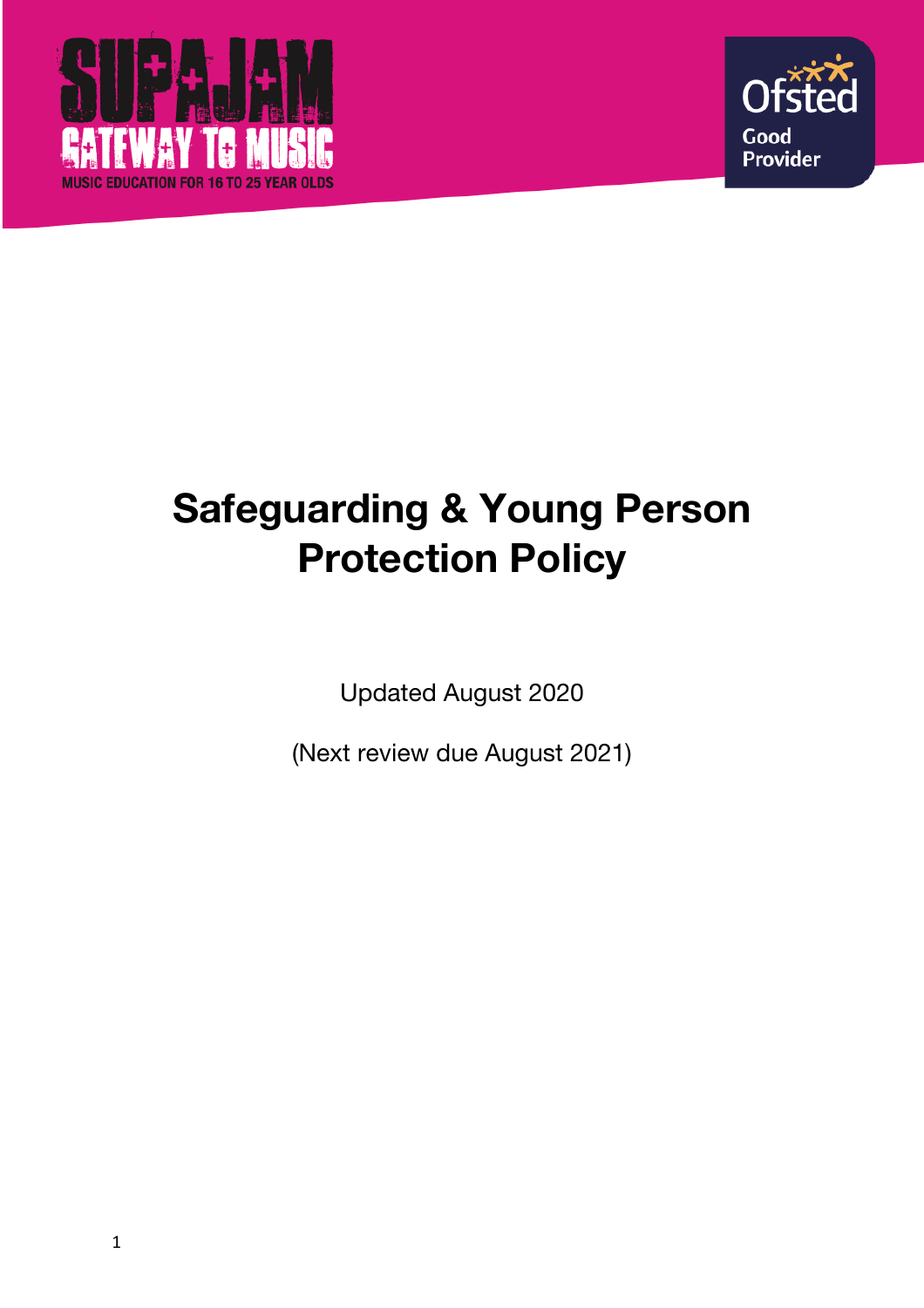## 1. Key legislation & statutory policy/guidance reading list

- Children Act 1989 & 2004
- Section 175 Education Act 2002
- Keeping Children Safe in Education (September 2019)
- Working Together to Safeguard Children (September 2018)

• Sexual Violence & Sexual Harassment Between Children in Schools & Colleges (May 2018)

• Children Missing Education: Statutory Guidance for Local Authorities (September 2016)

• UKCCIS Guidance: Sexting in Schools and Colleges, Responding to Incidents and Safeguarding Young People (2017)

- Information Sharing: Advice for Practitioners Providing Safeguarding Services (Department for Education, 2015)
- Female Genital Mutilation Act 2003 and Serious Crime Act 2015
- Multi-agency statutory guidance on female genital mutilation (April 2016)

# 2. Purpose and aims of this policy

2.1. The purpose of this document is to assist all staff, volunteers, and partners to safeguard and protect children and young people under the age of 18 who are at risk of abuse or neglect and promote their well-being. This policy also reflects the requirements of the government publications Working Together to Safeguard Children 2018 and Keeping Children Safe in Education 2019.

2.2. It also sets out practices and responsibilities of everyone which promotes the welfare

of young people as defined in Working Together to Safeguard Children 2018 as:

- Protecting children from maltreatment
- Preventing impairment of children's health and development
- Ensuring that children grow up in circumstances consistent with the provision of safe and effective care and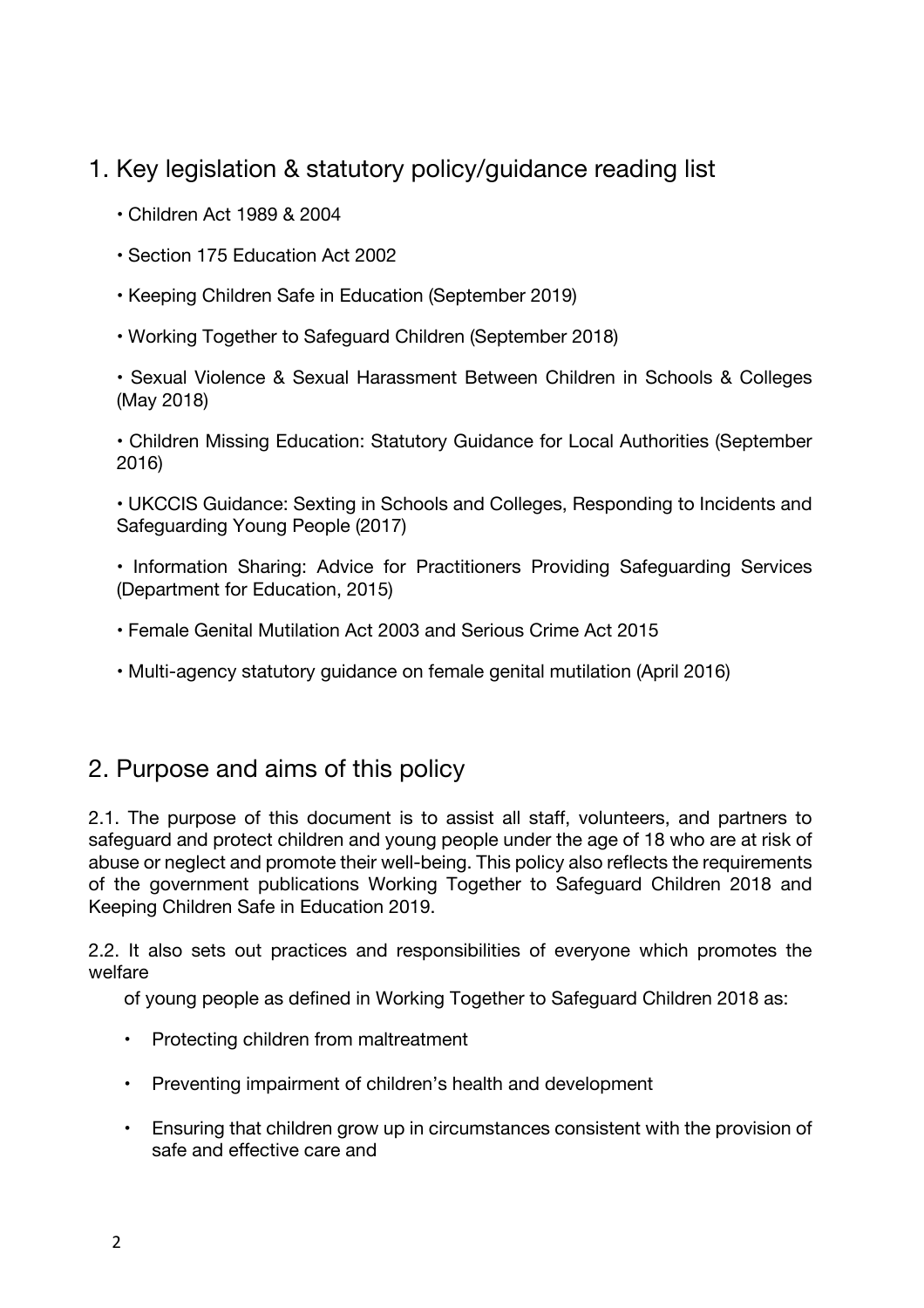• Taking action to enable all children to have the best outcomes

2.3. We will aim to safeguard young people by:

- Adopting child protection guidelines through procedures and a code of conduct for staff, volunteers, governors and partners.
- Sharing information about child protection and good practice with young people, parents and carers, staff and volunteers.
- Sharing information about concerns with agencies who need to know, and involving parents and young people appropriately.
- Carefully following the procedures for recruitment and selection of staff and volunteers. Providing effective management for staff and volunteers through support, supervision and training.

2.4. We are committed to reviewing our policy and good practice regularly.

#### 3. Commitment to safeguarding young people

3.1. SupaJam Education in Music & Media is committed to providing all of its staff and students with a safe and enjoyable experience and the welfare of everyone is paramount. The Senior Leadership Team (SLT) will lead the example in creating a culture of vigilance in safeguarding.

3.2. The role of the Designated Safeguard Lead is to be responsible for leading and championing good safeguarding practices and being the first point of contact for staff who have concerns about young people. The DSLs will usually be responsible for making referrals for any safeguarding concern – however, this does not mean that staff should not be able to take any action themselves. The DSLs will be contactable at all times of the day either in person or via telephone to be able to provide support or guidance to all members of staff with any safeguarding concerns.

3.3. The DSLs will promote a culture of openness and being approachable so that everyone is able to speak openly about safeguarding concerns with confidence that they are being listened to. The DSLs will actively conduct daily welfare checks with the students of SupaJam Education in Music & Media to encourage trust and confidence. Regular monthly safeguarding update meetings will occur to keep key members of staff within the SLT up to date with any developments. Only need-to-know information will be shared with all staff members at regular weekly team meetings.

3.4. All students will be involved in learning and understanding safeguarding through appropriate sessions, such as individual pastoral sessions or small group discussions, as well as when providing reactive support and guidance following any safeguarding incident.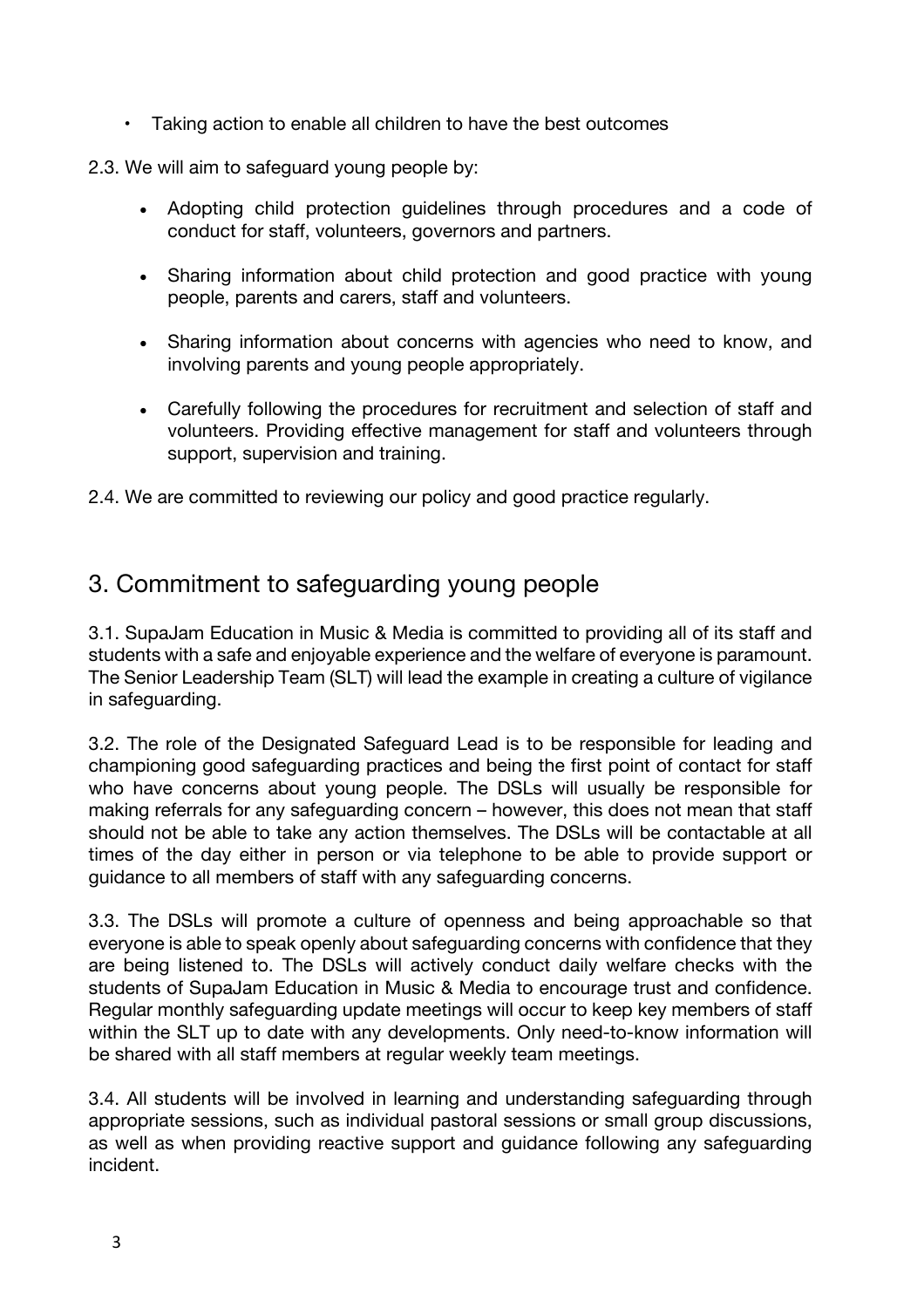3.5. SupaJam has a pivotal role to play in multi-agency safeguarding arrangements. SupaJam will refer as appropriate to other agencies where there is a concern for the wellbeing of students. Other agencies include the police, social services or the local authority.

#### 4. Definitions

4.1. Throughout this policy will be references to safeguarding and child protection. This section explains what these key definitions mean and how they are appropriate to SupaJam Education in Music & Media.

a) Safeguarding - Safeguarding is a term which is broader than 'child protection' and relates to the action taken to promote the welfare of children and young people and protect them from harm. Safeguarding is everyone's responsibility.

b) Child Protection - The Children Act 1989 defines a child as being up to the age of 18 years. Child Protection refers to the actions taken by relevant services such as Social Service or The Police to remove or mitigate the risk of harm to a child. Child protection is not an umbrella concept; however, there are various forms of abuse, neglect or circumstances which may constitute the need for child protection measures.

#### 5. Significant harm and abuse – signs & symptoms

5.1. **Significant harm** - There is no absolute criteria on which to rely when judging what constitutes significant harm. Consideration of the severity of ill-treatment may include the degree and the extent of physical harm, the duration and frequency of abuse and neglect, the extent of premeditation, and the presence or degree of threat, coercion, sadism, and bizarre or unusual elements.

5.2. Each of these elements has been associated with more severe effects on the child, and/or relatively greater difficulty in helping the child overcome the adverse impact of the maltreatment. Sometimes, a single traumatic event may constitute significant harm (e.g. a violent assault, suffocation or poisoning). More often, significant harm is a compilation of significant events, both acute and longstanding, which interrupt, change or damage the child's physical and psychological development.

5.3. Some children live in family and social circumstances where their health and development are neglected. For them, it is the corrosiveness of long-term emotional, physical or sexual abuse that causes impairment to the extent of constituting significant harm. In each case, it is necessary to consider any maltreatment alongside the family's strengths and supports.

5.4. **Types of abuse and signs/symptoms** - There are four categories of abuse: physical abuse, emotional abuse, sexual abuse and neglect. Full details of the signs and symptoms can be found in Appendix A of this document.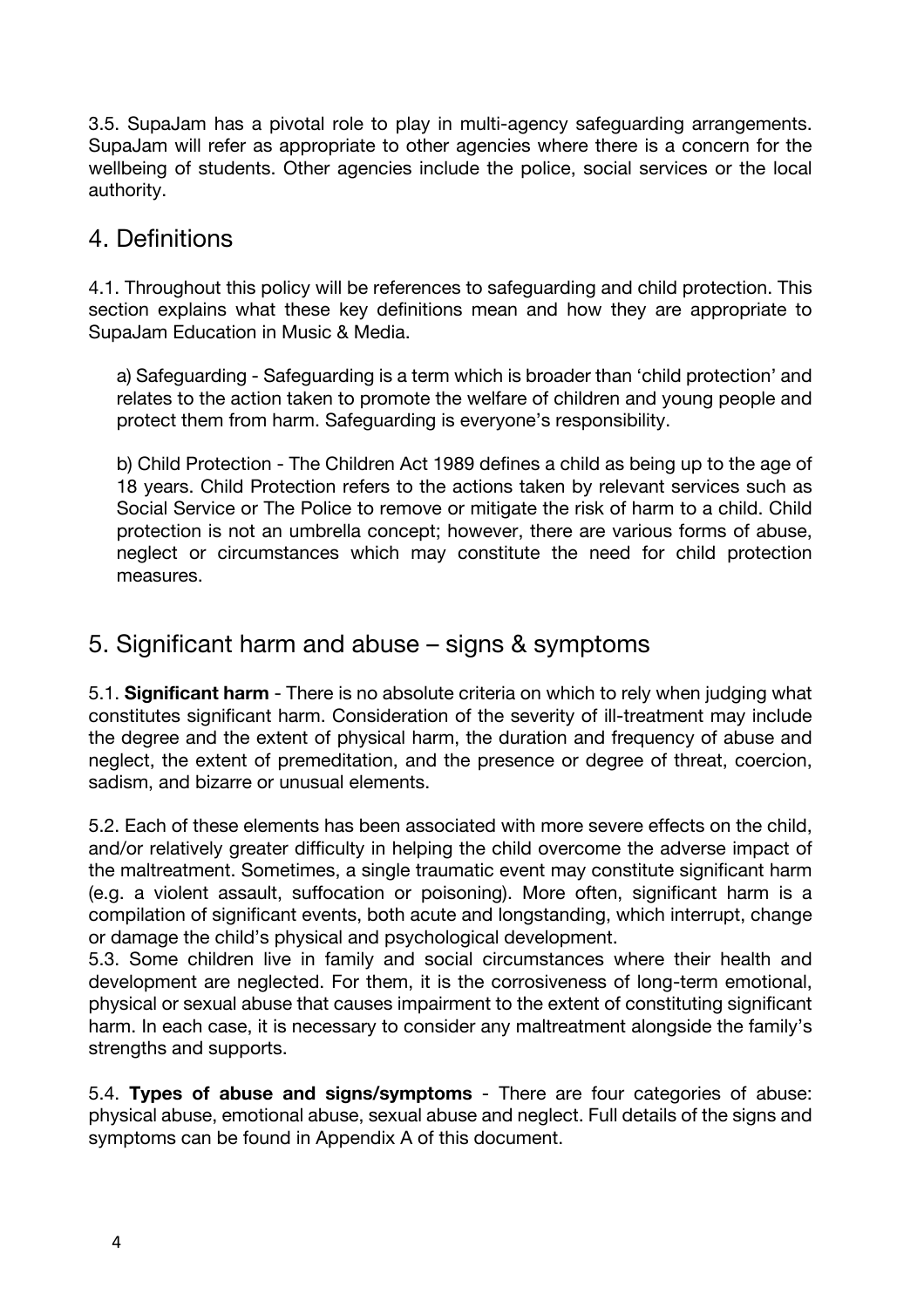5.5.It is acknowledged that a child can be abused, harmed or neglected in a family, institution or community setting by someone known to them, or less commonly, by a stranger, this includes someone in a position of trust such as a teacher or other professional.

#### 6. Responding to a young person making an allegation/disclosure of abuse

6.1. It is important that young people trust all staff to be able to communicate with them and be able to make allegations/disclosures with the confidence that they will be listened to. When responding to any allegation or disclosure, all staff will;

- Stay calm, listen carefully to what is being said
- Find an appropriate early opportunity to explain that it is likely that the information will need to be shared with others - do not promise to keep secrets
- Allow the young person to continue at his/her own pace
- Ask questions for clarification only, and at all times avoid asking leading questions.
- Reassure the young person that they have done the right thing in telling you
- Tell them what you will do next and with whom the information will be shared
- Record in writing what was said using the young person's own words as soon as possible, note the date, time, any names mentioned, to whom the information was given and ensure that the record is signed and dated
- Pass this information on immediately to your Designated Safeguard Lead(s) or Deputy Designated Person in his/her absence.

6.2. Some young people with special educational needs (SEN) may need a different approach from other young people e.g. in the way their physical/mental health condition might mask possible abuse. Particular attention may have to be given to SEN young people with speech impediments as verbal communication may be difficult. Members of staff talking with these young people should seek guidance from the college Designated Safeguard Lead(s) who will advise where necessary.

6.3. After a young person has disclosed abuse the designated safeguard lead should carefully consider whether or not it is safe for a young person to return home to a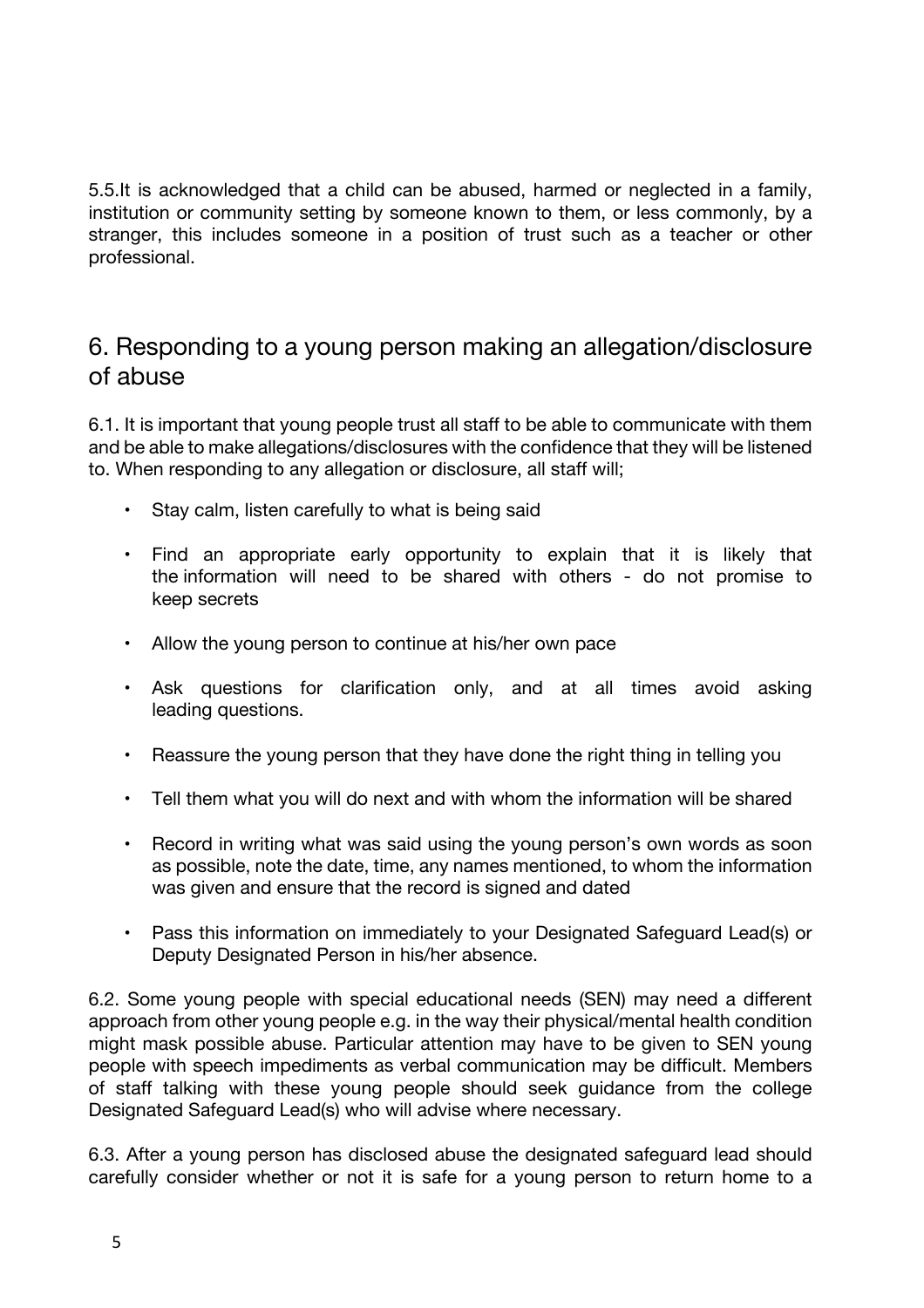potentially abusive situation. On these rare occasions it may be necessary to take immediate action to contact Children's Social Care or the Police to discuss putting safety measures into effect.

6.4. Any safeguarding concern will be managed by SupaJam's Safeguarding Lead. If they have concerns which require escalation to the local authority, they will contact the home authority in which the young person resides. For any advice, the Safeguarding Lead may call Kent County Council's Social Services on 03000 411111 or email social.services@kent.gov.uk .

#### 7.What to do if you suspect that abuse may have occurred

7.1. You must report the concerns immediately to the DSLs. A full list of trained DSLs can be found in this appendix.

7.2. If within two hours of the initial concern arising it had not been possible to contact the DSLs, the matter must be reported to the police.

7.3. The SupaJam Education in Music and Media Designated Safeguarding Leads have been nominated by SupaJam Education in Music and Media to refer allegations or suspicions of neglect or abuse to the statutory authorities.

The role of the Designated Safeguard Lead is to:

- Obtain information from staff, volunteers, young people or parents and carers who have child protection concerns and to record this information.
- Assess the information quickly and carefully and ask for further information as appropriate.

7.4. The Designated Safeguarding Leads should make a referral to the Children's Social Care or the police without delay if it is agreed during the consultation or if there is an immediate risk to the young person.

7.5. The referral should be made to the Children's Social Care Agency in which the young person lives, e.g. if a young person lives in another borough/county, the referral needs to be made to the Children's Social Care Department in that borough/county.

7.6. A telephone referral should be made and confirmed in writing using an inter-agency referral form without any undue delay but in any case, within 24 hours. Children's Social Care should acknowledge the referral within one working day and should be contacted if no acknowledgement has been received within 3 working days. Following referral, Children's Social Care should, within one working day, consider the next course of action, record their decision in writing and notify the designated person.

7.7. Suspicions will not be discussed with anyone other than those nominated above.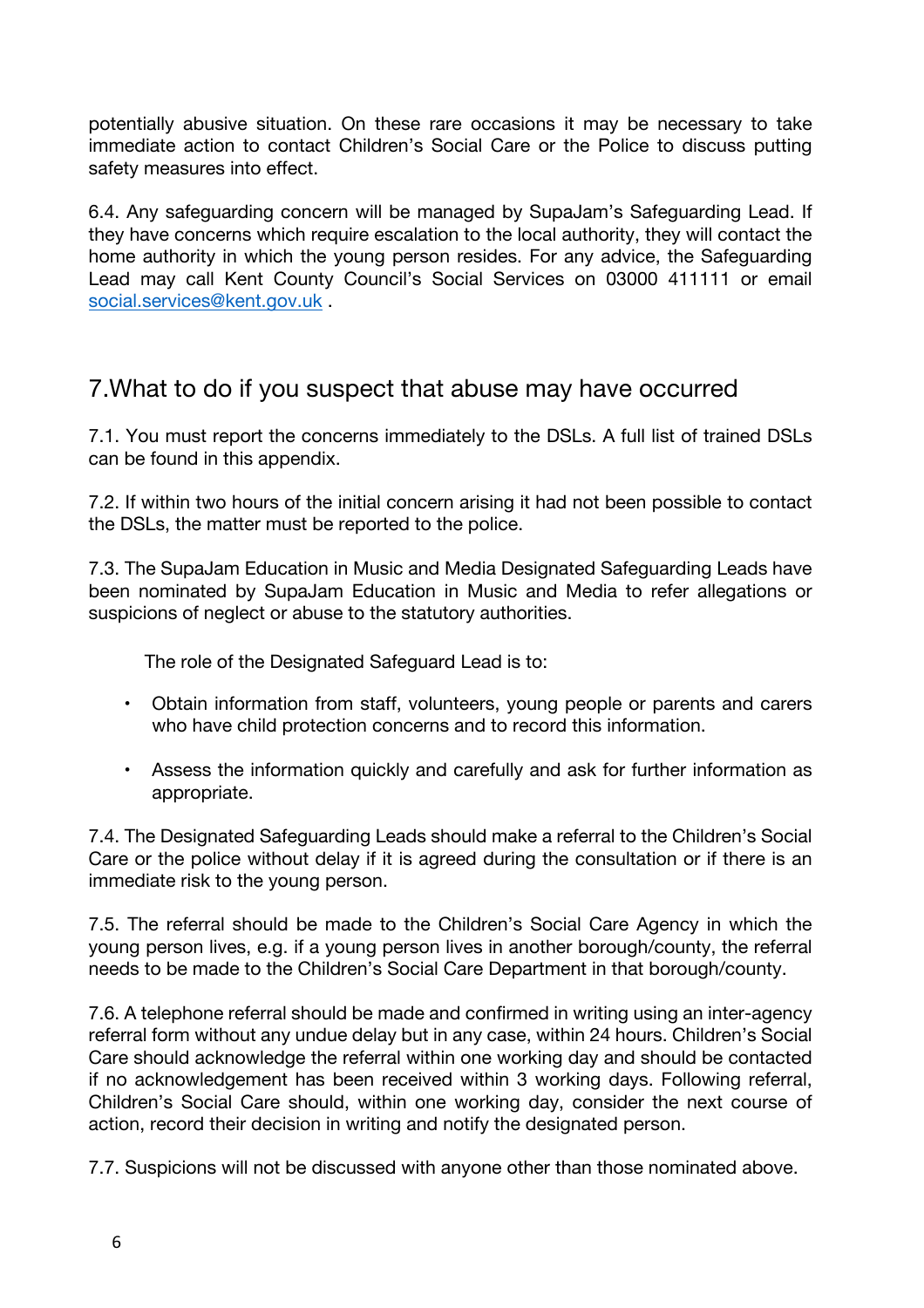7.8. It is the right of any individual to make direct referrals to the child protection agencies. If for any reason you believe that the nominated designated persons have not responded appropriately to your concerns, it is then your responsibility to consider contacting the child protection agencies directly.

7.9. Staff should feel confident that their concerns will be acted upon appropriately by the Designated Safeguarding Leads. However, if a member of staff does not feel that their safeguarding concerns are being listened to or actioned, then they should strongly consider using an appropriate Whistleblowing service, such as the NSPCC. Details of how to whistleblow will be posted in an appropriate place within the college, and staff can refer to the section within this policy to further support this process.

#### 8. Gangs

8.1. Any member of staff who suspects that a young person has affiliation or may have affiliation with gangs, or may be a victim of gang related activity should report their concerns to the Designated Safeguarding Leads as soon as possible.

8.2. Any student known to be in possession of any article(s) associated with gang related activity (such as drugs or weapons) will fall under the Code of Behaviour for Students policy, and the incident will be dealt with promptly and appropriately.

8.3. Any confirmed/corroborated accounts of gang activity will require a referral to Children's Services.

#### 9. Serious Violence

9.1. All staff should be aware of indicators, which may signal that children are at risk from, or are involved in serious violent crime. These may include increased absences from college, a change in friendships or relationships with older individuals or groups, a significant decline in educational performance, signs of self-harm or a decrease in physical or emotional wellbeing, or signs of assault or unexplained injuries.

9.2. Any concerns for serious violence will need to be reported to the DSL and the concern will be risk assessed.

9.3. Any confirmed violent criminal activity will require a referral to the police.

#### 10.Child sexual exploitation

10.1. Staff must be aware of the signs and symptoms of child sexual exploitation.

10.2. The following is taken from the guidance, "Child sexual exploitation: Definition and a guide for practitioners, local leaders and decision makers working to protect children from child sexual exploitation" published February 2017;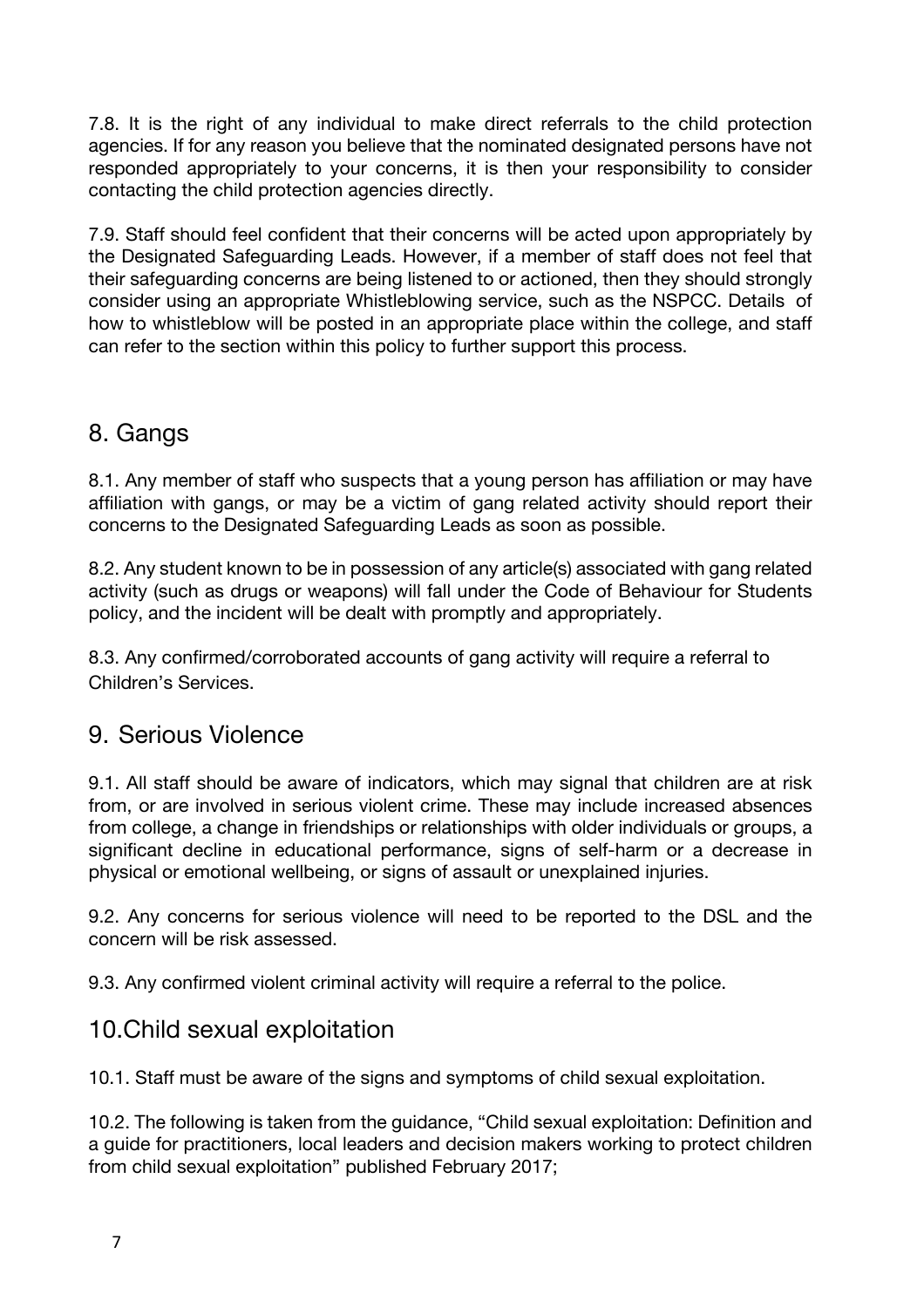• *"Child sexual exploitation is a form of child sexual abuse. It occurs where an individual or group takes advantage of an imbalance of power to coerce, manipulate or deceive a child or young person under the age of 18 into sexual activity (a) in exchange for something the victim needs or wants, and/or (b) for the financial advantage or increased status of the perpetrator or facilitator. The victim may have been sexually exploited even if the sexual activity appears consensual. Child sexual exploitation does not always involve physical contact; it can also occur through the use of technology."*

*10.3.* Please see Appendix B for signs and symptoms of CSE.

10.4. Child sexual exploitation is not likely to be confined to a single area and therefore it is important for staff to be aware of the demographics of SupaJam Education in Music & Media students as students will live within different local authorities. It is not unusual that cross-border working will be required as SupaJam Education in Music & Media works with students from London Boroughs as well as neighbouring Local Authorities of Kent County Council.

10.5. Young people with SEN are likely to be more vulnerable as they may have difficulties with communication, processing or understanding what is happening to them.

10.6. Any person who suspects that a young person may be a victim of child sexual exploitation should report their concerns to the DSLs immediately and record their concerns in writing.

10.7. All young people who attend SupaJam Education in Music & Media will be provided with information or teaching of child sexual exploitation and how to try and keep themselves safe. This will be through either individual/small group pastoral discussions or teaching through the programme.

# 11. Female genital mutilation and honour-based violence/forced marriage

11.1. The published definition of FGM, from the Multi-Agency Statutory Guidance on Female Genital Mutilation (April 2016) is;

• *"FGM is a procedure where the female genital organs are injured or changed and there is no medical reason for this. It is frequently a very traumatic and violent act for the victim and can cause harm in many ways. The practice can cause severe pain and there may be immediate and/or long-term health consequences, including mental health problems, difficulties in childbirth, causing danger to the child and mother; and/or death."*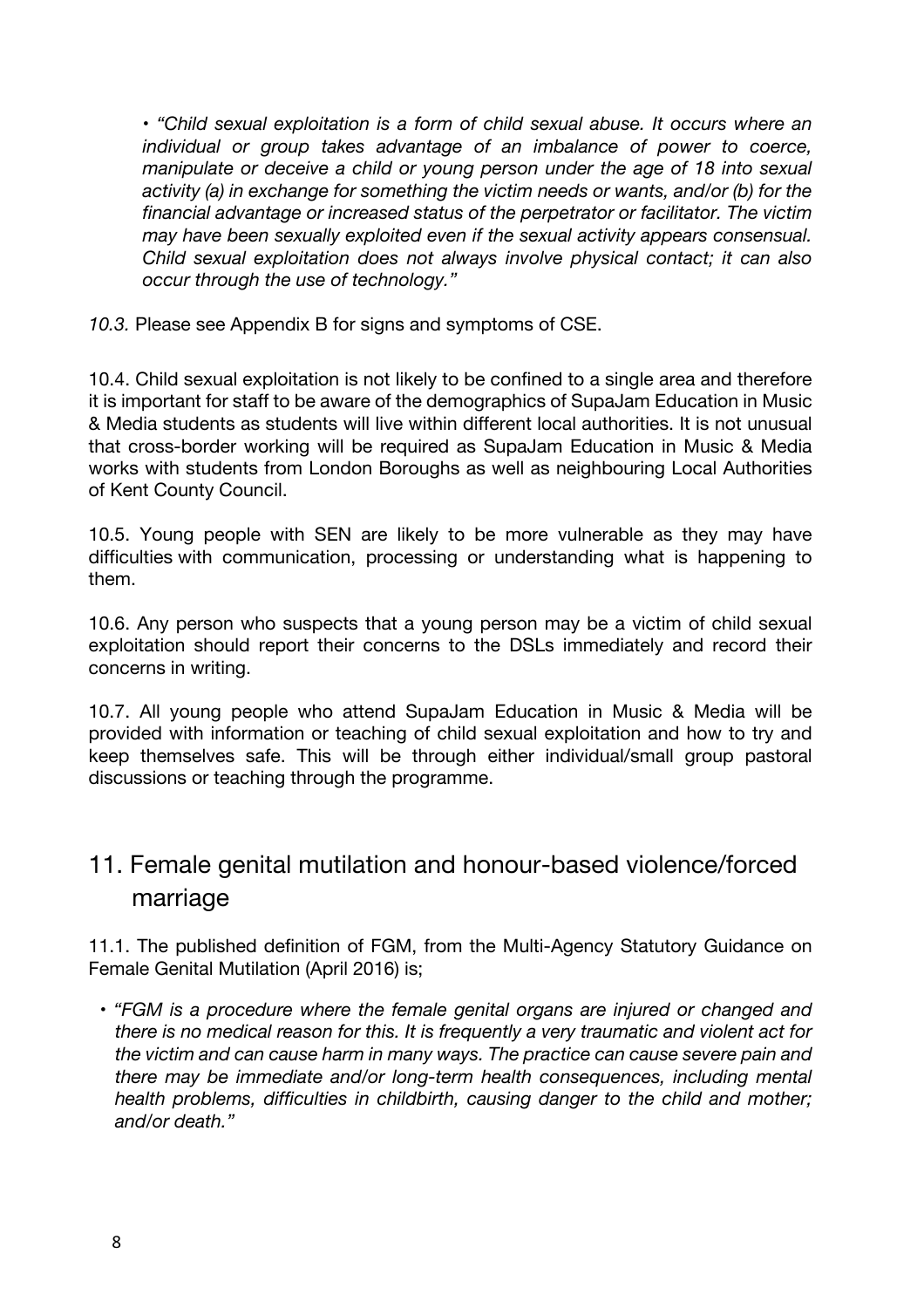11.2. A young person may or may not be aware of what could happen to them prior to any act of FGM. Evidence suggests that young people with an African heritage may be at particular risk; however, FGM can occur to anyone.

11.3 Signs and symptoms that FGM may be about to occur, or may have occurred can be found in Appendix C of this document.

- 11.4. Reporting FGM is a statutory requirement under Section 5B of the Female Genital Mutilation Act 2003. Any member of staff who is either;
	- notified by any girl under the age of 18 that an FGM act has been carried out on her
	- or observes physical signs which appear to show that an act of FGM has been carried out on a girl under 18 and they have no reason to believe that the act was necessary for the girl's physical or mental health or for purposes connected with labour or birth **must** report to the police as soon as possible but in any case, by the end of the day.

11.5. The DSLs or SLT will support the member of staff in completing this statutory duty as well as providing support the young person and the member of staff involved.

11.6. Honour-based violence is a crime or incident which has or may have been committed to protect or defend the honour of the family and/or community.

11.7. Young people of certain religions or ethnicities may be expected to conform to ideologies, agreements or ways of living as to not 'disrespect' the family. Young people may also be forced to marry someone not of their choosing.

11.8. Some of the signs of honour-based violence and forced marriage can be found in the table under Appendix A of this policy and the same procedures apply if staff suspect that a young person may be abused.

#### 12. Children/young people missing education

12.1. SupaJam Education in Music & Media places high value on good attendance and actively promotes an ethos which welcomes, encourages and supports students with their attendance.

12.2. SupaJam Education in Music & Media has a separate attendance policy; however, for those students who may be more likely to be at risk of exploitation, the college will engage in regular communication by giving them a call each and every morning that they do not come in. This will be a welfare call as well as an encouragement to return to college.

12.3. For those students who have consistently poor attendance, the DSLs or SLT will arrange for a home visit either at the student's home address (attended by at least two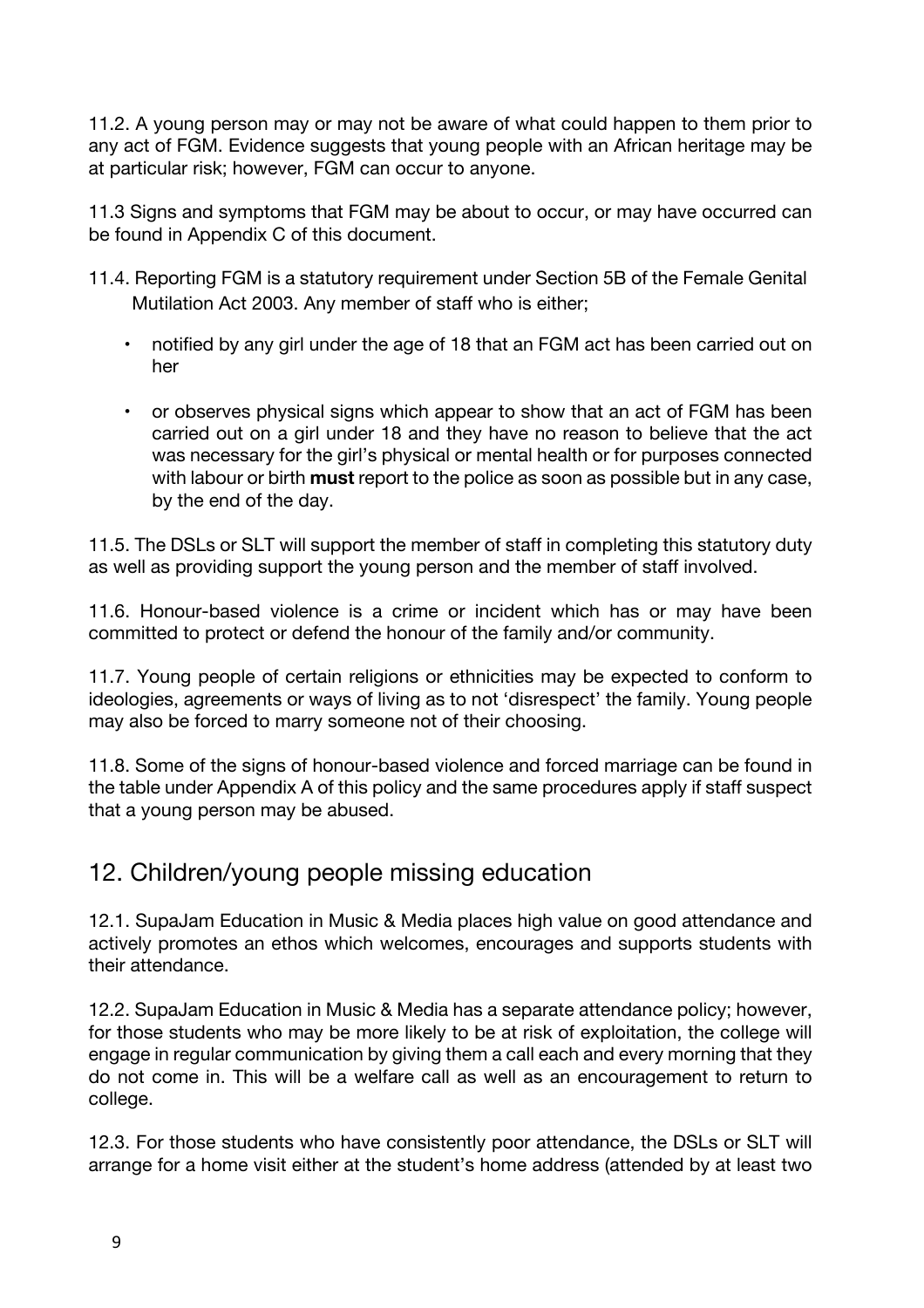members of staff) or at a local spot near the student's home to actively encourage them to return.

12.4. During enrolment, students will be required to provide at least two emergency contacts so that the college is able to get hold of somebody where the young person is uncontactable.

12.5. Where a student and their family/emergency contacts are consistently uncontactable, or do not respond to invitations to meet up, the DSLs will make a referral to Children's Services. This will be after considerable effort has been made at various times of the day and through various communication methods to try and reach the young person. A prolonged period is defined for the purposes of this policy as 10 working days (i.e. 2 college weeks) where no previous indication of time off has been given (e.g. holiday).

12.6. Any student subject to a child protection plan who has an unexplained absence will be reported to Child Services after 5 working days if contact is not made with the young person or their family or if the college is not satisfied that the young person is safe.

#### 13.Peer-on-peer abuse including sexting and upskirting

13.1. SupaJam Education in Music & Media have many students who would be considered as vulnerable (i.e. they have special educational needs, are looked after/care leavers or are from socially deprived areas).

13.2. This makes students susceptible to bullying or being bullied. Staff will be vigilant in supporting and educating young people about types of bullying both in reaction to specific incidents as well as anticipatory duties. This includes all types of abuse as outlined in table 5.4 as well as sexting.

13.3. Any peer-on-peer abuse will be dealt with swiftly and in search of a just outcome. In most incidents, this may be achieved through mediation and a positive resolution. However, in some more severe incidents, this may require further intervention including calling the Police. This includes, but is not limited to, physical assault, verbal or emotional abuse, sexual assault/abuse, creation and/or distribution of sexually explicit images of those under 18, upskirting.

13.4. All incidents will be recorded electronically using the college's safeguarding system which will automatically alert the DSLs and SLT, where a thorough investigation will be conducted.

13.5. All incidents where sexual and explicit images are shared with young people under the age of 18 and staff are made aware of this will be reported to the Police.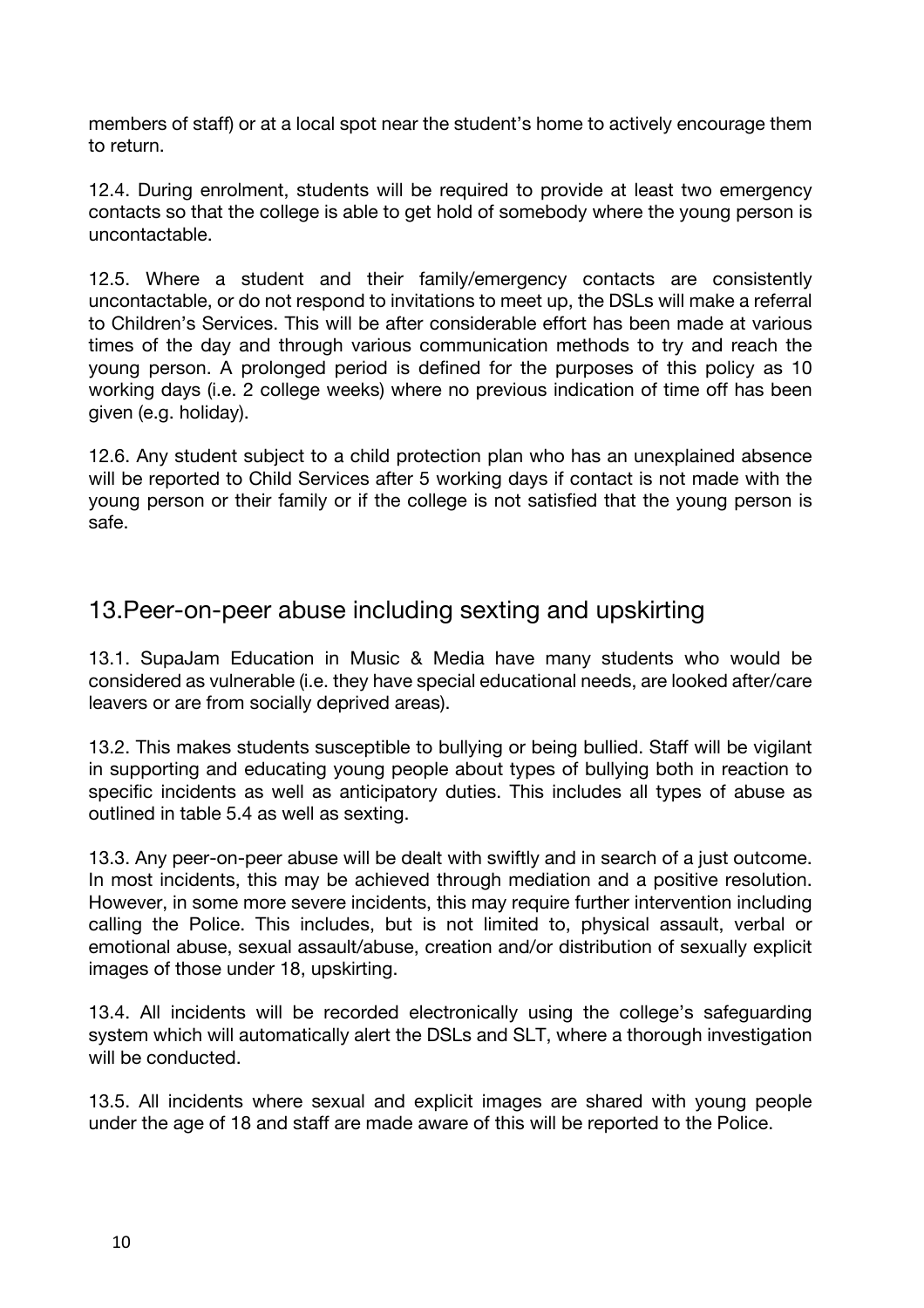13.6. All students will be supported by familiar staff and overseen by the DSLs whether they are victims of abuse or the perpetrators in recognition that it is likely that they may in fact be victims themselves.

# 14.Record keeping

14.1. All conversations held with a young person which amounts to a safeguarding concern **must** be recorded.

14.2. SupaJam Education in Music & Media uses the secure online system CPOMS. All staff will have access to the system to be able to create an incident which automatically alerts the DSLs. All incidents must be recorded on the system by the end of the same day the incident occurred. If this is not possible, then the DSL and SLT must be made aware and the report must be done in the first instance the next day.

14.3. CPOMS will be used for recording incidents, behavioural challenges, child protection concerns and pastoral interventions for all students. It provides a platform for a fully auditable system and will be consistently used. Staff will be asked to record any concerns they have given verbally through CPOMS.

14.4. Completing this process fully and consistently will create an auditable chronology of events for each student.

14.5. It is vital that all telephone calls and correspondence is recorded on CPOMS to maintain an accurate chronology.

## 15. Responding to Allegations of abuse against a member of staff, other worker or volunteer

15.1. SupaJam Education in Music and Media will:

- Identify a named Senior Manager or SLT responsible for managing allegations this will be Dan Broad and/or Becca Walker;
- Ensure that the young person's welfare is paramount;
- Ensure all reports or disclosures that indicate that an adult staff member or volunteer has:
	- Behaved in a way that has harmed, or may have harmed a young person
	- Possibly committed a criminal offence against or related to a young person OR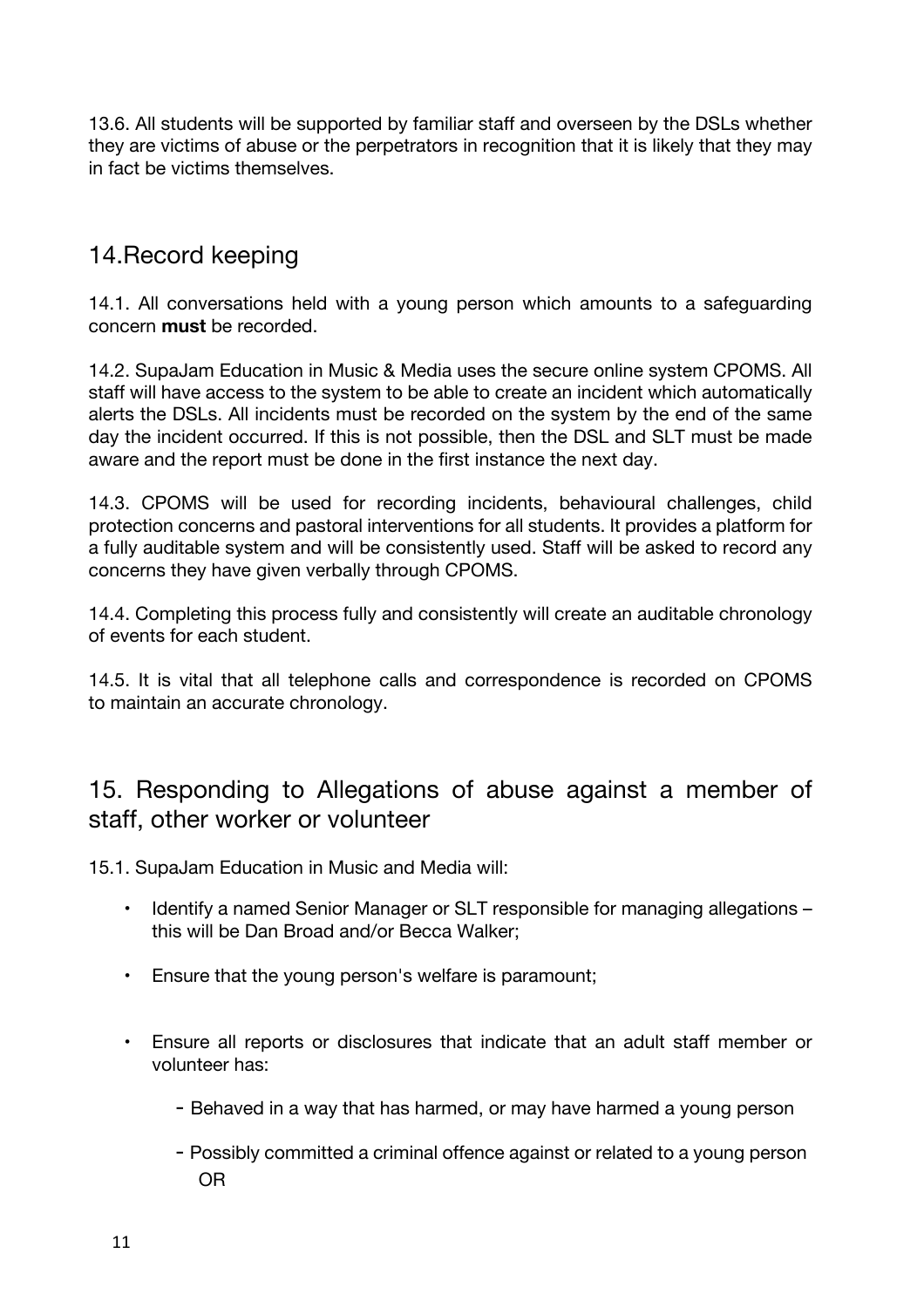- Behaved towards a young person in a way that indicates s/he is unsuitable to work with young people

Is fully recorded and is notified to the College's HR Department and a consultation with the Local Authority Designated Officer (LADO) is undertaken in all cases ensuring that the appropriate action is taken.

• Ensure that the adult about whom there are concerns is treated fairly and honestly and provided with support

• Consider the safety & welfare of other young people in the class/College

• Remember that disciplinary action is the responsibility of the College but that any decisions should be made in consultation with the LADO and, if involved, the police.

• Work with the LADO to keep the young person and their family fully informed in relation to any investigation and subsequent action.

• Kent County Council LADO Service can be contacted on 03000 410888 or kentchildrenslado@kent.gov.uk

# 16. Management of Young People subject to Child Protection Investigation or subject to a Child Protection Plan

16.1. SupaJam Education in Music & Media will contribute to the child protection investigation (section 47) and attend or contribute to strategy meetings.

16.2. The DSLs will attend the Initial Child Protection Conference to share any relevant information and provide a written report for the conference.

16.3. If the young person is placed on the Child Protection Plan, the DSL is responsible for ensuring that SupaJam participates appropriately in the Child Protection Plan and attends all Core Group Meetings and Child Protection Conferences.

16.4. Information will be shared with staff on a need to know basis but key personnel working with young people should have sufficient information to support them in their work with that young person.

16.5. If a young person with a Child Protection Plan has an unexplained absence from SupaJam Education in Music and Media, the DSL, or an appropriate deputy, will inform the Social Worker.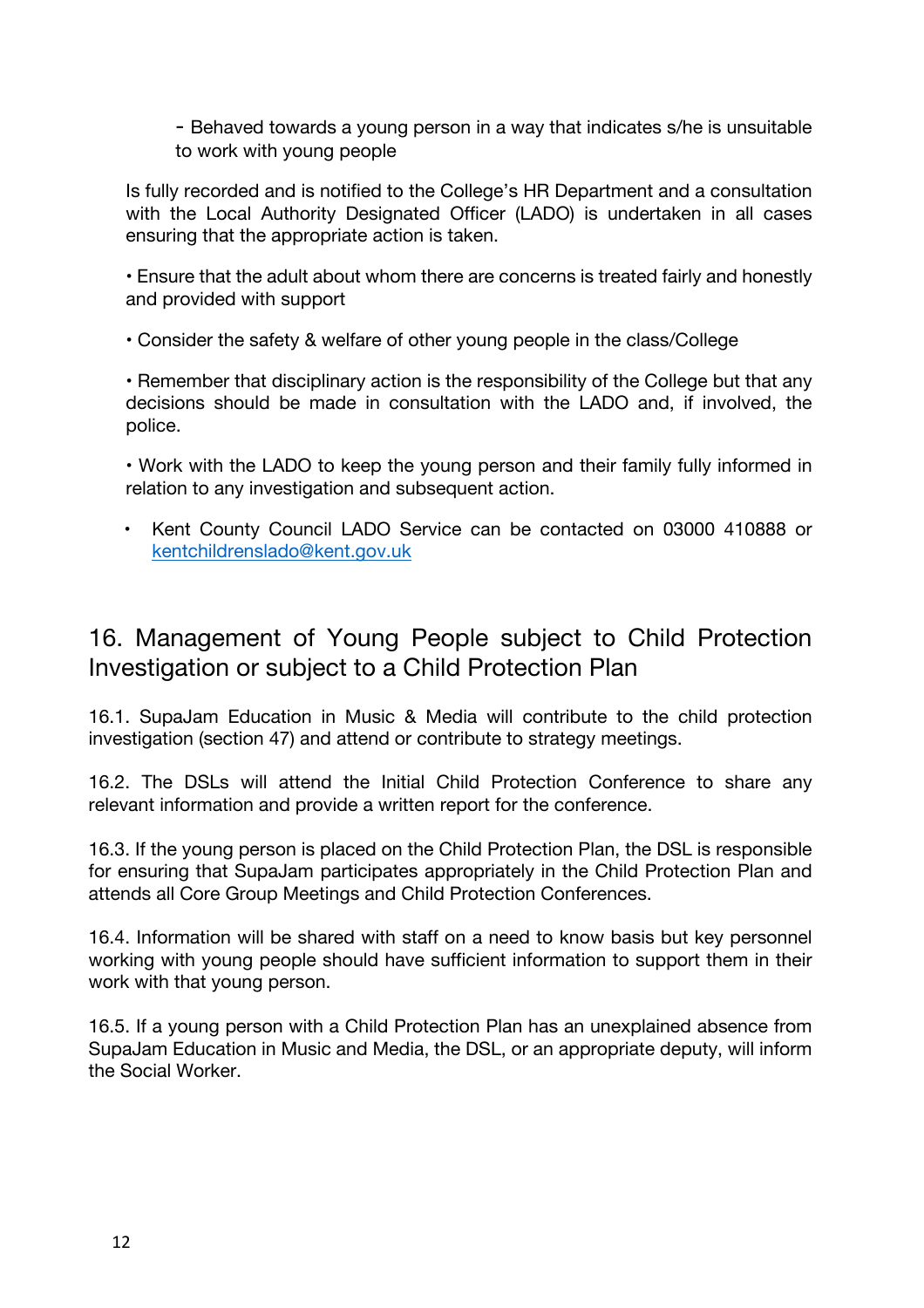# 17.Support and Training

17.1. We are committed to the provision of safeguarding training for all our team members.

17.2. In addition to the basic safeguarding training, the DSLs undertakes training in interagency working that is provided by SupaJam Education in Music and Media, and refresher training at 2 yearly intervals to keep his/her knowledge and skill up to date.

17.3. All other staff undertake appropriate training to equip them to carry out their responsibilities for child protection effectively, which is kept up to date by refresher training at yearly intervals, or as significant events/policy change occurs.

# 18. Confidentiality and Information Sharing

18.1. We recognise that all matters relating to child protection are confidential.

18.2. The SLT or DSLs will disclose personal information about a young person to other members of staff on a need to know basis only. However, all staff must be aware that they have a professional responsibility to share information with other agencies in order to safeguard young people.

- 18.3. When considering sharing information, the staff will consider the seven golden rules:
	- Remember that the Data Protection Act and General Data Protection Regulations (GDPR) 2018 is not a barrier to sharing information, it provides the framework
	- Be open & honest with the person from the outset about how information may be shared
	- Seek advice, do not fail to share information because you are unsure what to do
	- Share with consent where appropriate and respect the wishes of those who refuse consent unless you believe that there is a risk of harm to a young person if the information is not shared
	- Consider safety and well-being of the young person and base information sharing decisions on this
	- Ensure all information shared is Necessary, Proportionate, Relevant, Accurate, Timely & Secure. Ensure any third party or hearsay information is identified and that you have consent to share it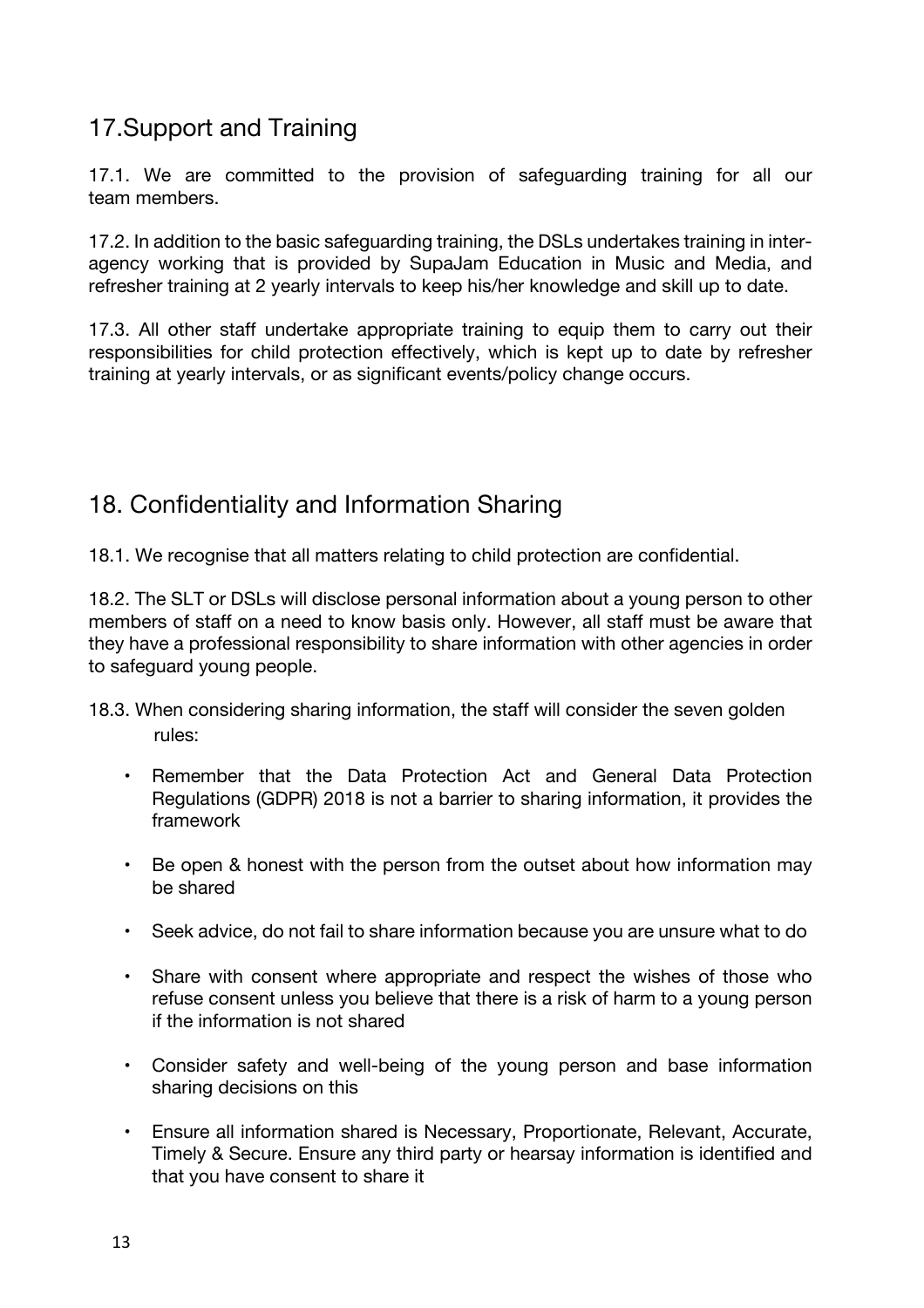• Keep a record of your decision and reasons for it, record what you have shared, with whom and the purpose.

18.4. All staff must be aware that they cannot promise a young person to keep secrets which might compromise the young person's safety or well-being or that of another.

18.5. We will always undertake to share our intention to refer a young person to Children's Social Care with their parents/carers unless to do so could put the young person at greater risk of harm, or impede a criminal investigation. If in doubt, we will consult with Children's Social Care.

## 19.Whistle Blowing

19.1. Staff should be aware that young people may feel unable to express concerns in an environment where staff fail to do so.

19.2. All staff should therefore feel free to voice concerns about the attitude and actions of their colleagues.

19.3. All concerns should first be discussed with the DSLs. If staff do not feel that they have been listened to, they should escalate their concerns to the SLT.

19.4. If their concerns are with the DSLs or SLT, then staff are encouraged to speak to someone independent – the NSPCC have an available Whistleblowing helpline which staff can contact to discuss their concerns for advice.

19.5. Under no circumstances should staff feel intimidated or fearful of escalating safeguarding concerns.

#### 20. Safer Working Practice for Staff

20.1. Holding Discussions with Students;

- Staff **will not** interview students about any allegations or disclosures (whether the victim or alleged perpetrator). This can have ramifications in the long-term with any criminal investigations. Staff will only have discussions with the young person to ascertain facts and use clarifying questions only.
- All staff, male or female, should be aware of the potential risks (i.e. false allegations against staff) of talking to a young person alone, particularly if the young person has previously had an experience of sexual/emotional abuse. Talking with individual students is an integral part of our work and therefore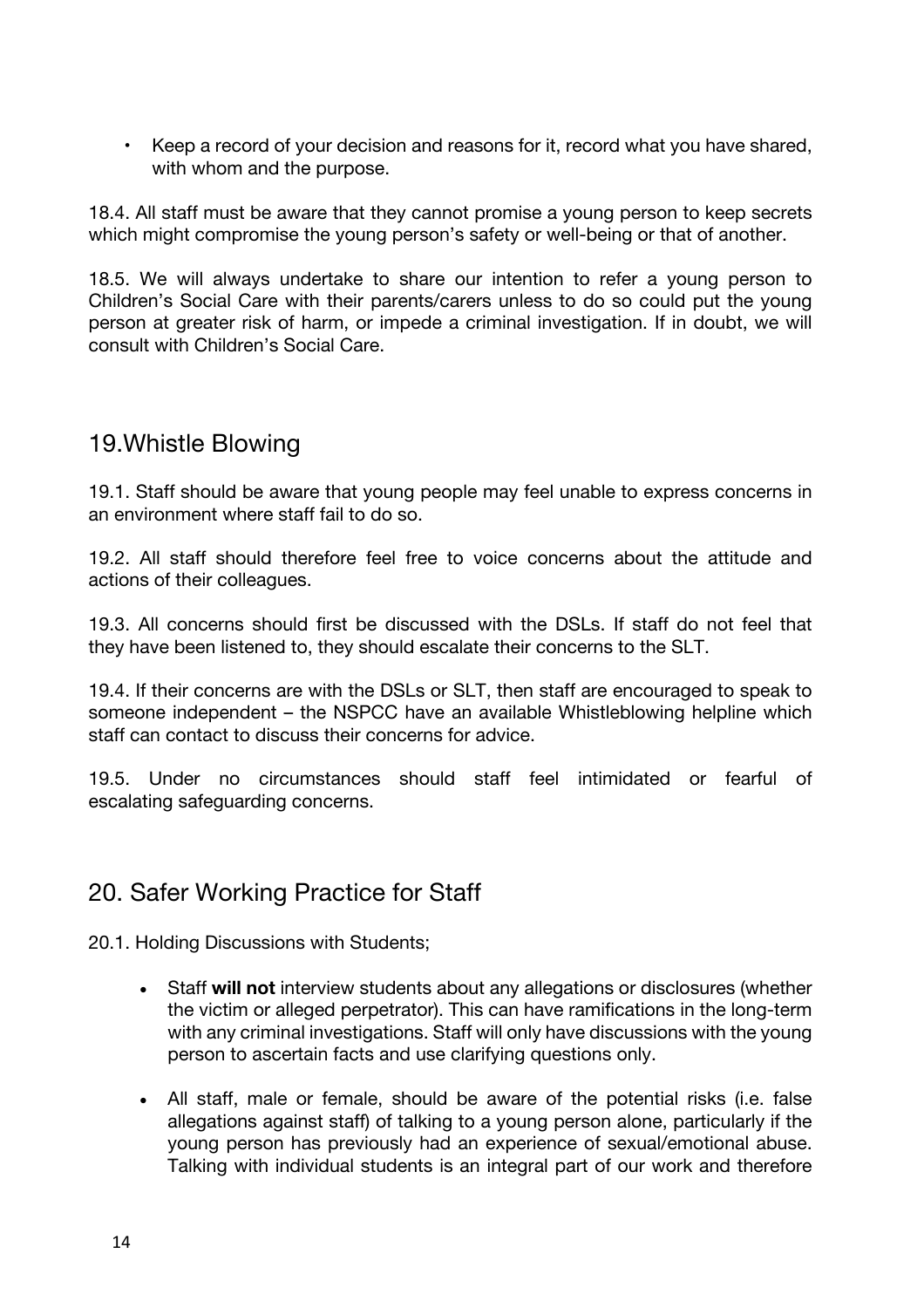staff should exercise their own professional judgement and a degree of caution in these situations. All staff should try to ensure that they are not in a compromising position where allegations can be made against them.

20.2. Suggested protective measures to consider:

- ask another person (teacher or young person's friend as appropriate to the content) to sit in on the interview:
- sit in a room where it is possible to be observed through a window or glasspanelled door or has CCTV:
- do not close the door of the room, if you are not clearly visible from outside the room.

20.3. Transporting Students - Staff are not expected to transport students in their own vehicles. If a student needs to get home due to an emergency then their emergency contact should be consulted and a taxi called if necessary. If a student is required to attend an emergency department (such as A&E) and the only viable option is to transport them by a staff vehicle, then the following procedures must be followed;

- A minimum of two members of staff attend with the student
- The staff member driving the vehicle must have adequate business cover in their insurance which has been verified by the Operations Manager
- The vehicle has an in-date MOT certificate
- The member of staff and their family are protected by ensuring no personal documentation is readily available to the student
- Both members of staff must be contactable at all times and give regular updates to SLT
- Where possible, seek permission from the student's guardian

20.4. The DSL should be contacted if there are any circumstances that need clarification.

20.5. Use of Technology - All staff in SupaJam will use technology to support and promote the learning and welfare of young people. However certain safeguards should be remembered:

- Mobile phones Staff will NOT give any young person their personal mobile phone number and will only contact the young person on their mobile phone from a college landline or designated college mobile phone
- Staff will ensure Bluetooth is disabled when on College premises on all personal mobiles and laptops
- Communication by email should only be through the SupaJam's email system and personal emails must not be shared with young people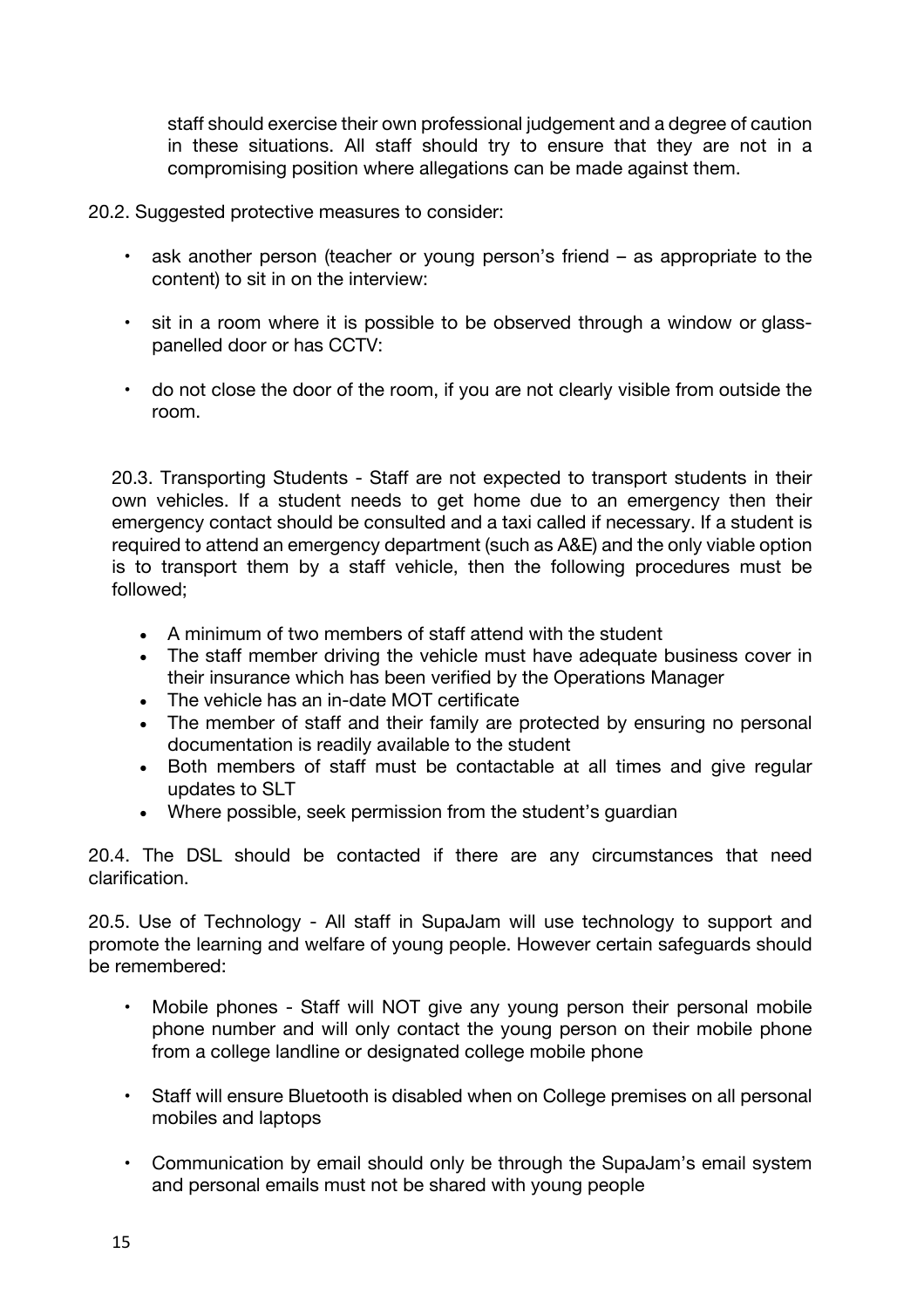• Use of Internet: Staff will NOT access or expose young people to unsuitable material on the internet. Staff will ensure that they follow SupaJam's policy about access to and use of the internet.

#### 20.6. Lone working

20.7. Staff will not work alone with any student in any environment which has not been deemed 'safe' – i.e. has CCTV or has other people around.

20.8. Students receiving home tutoring will do so in their home only if another family member or appropriate adult is present for the duration of the tutoring. If this is not possible, then the teacher will arrange to meet the student in a public place such as the local library or coffee shop.

20.9. There will always be a minimum of two members of staff in the college building at any one time. This is to safeguard staff and students from allegations but also for safety reasons.

20.10 For additional information around Lone Working, please refer to the Lone Working policy.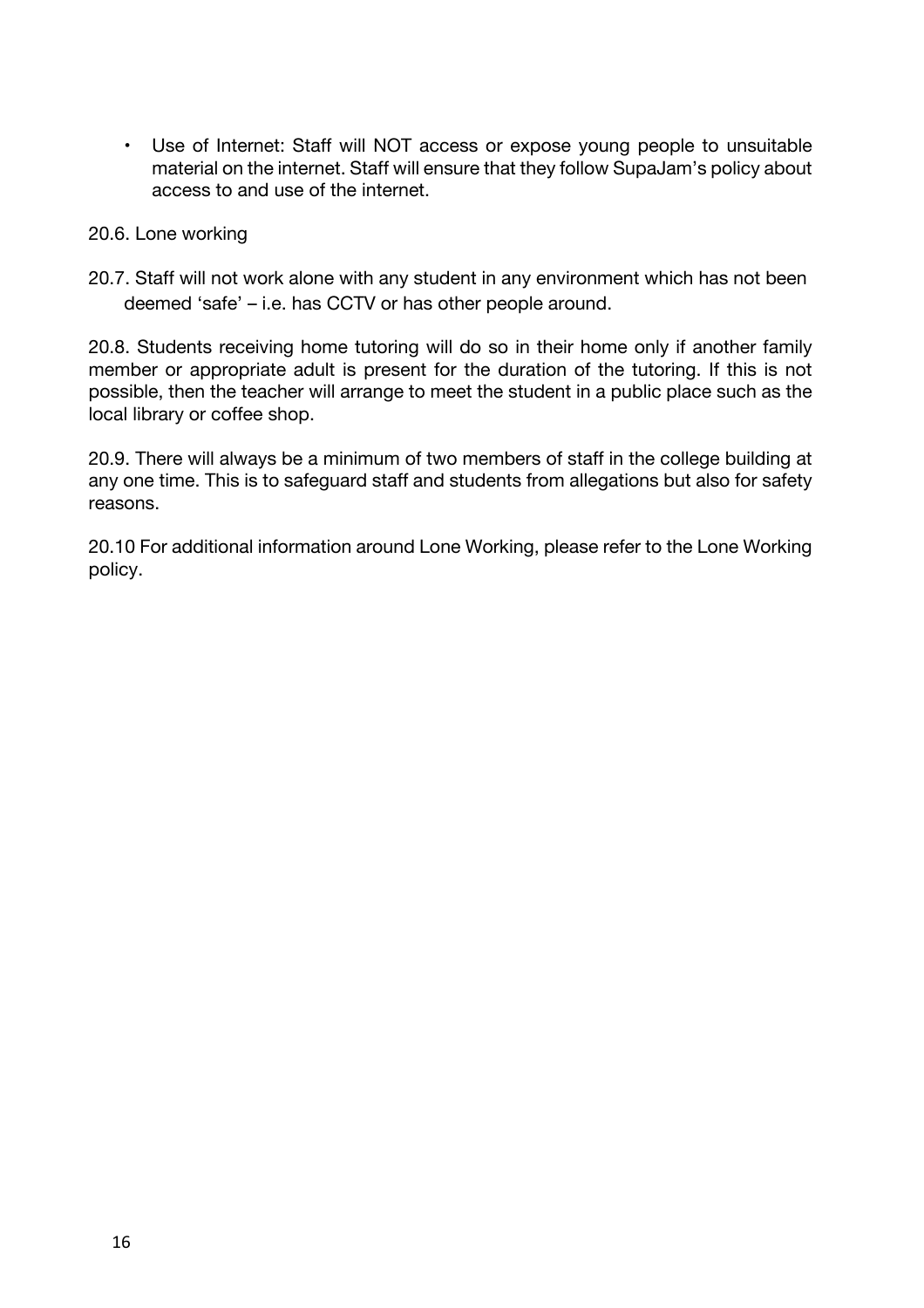# Appendix A - signs and symptoms of abuse

#### 5.4 **Types of abuse and signs/symptoms** - There are four categories of abuse:

| <b>Type</b>        | Description                                                                                                                                                                                                                                                                                                                                                                                                                                                                                                                                                    | Signs/symptoms                                                                                                                                                                                                                                                                                                                                                                                                                                          |
|--------------------|----------------------------------------------------------------------------------------------------------------------------------------------------------------------------------------------------------------------------------------------------------------------------------------------------------------------------------------------------------------------------------------------------------------------------------------------------------------------------------------------------------------------------------------------------------------|---------------------------------------------------------------------------------------------------------------------------------------------------------------------------------------------------------------------------------------------------------------------------------------------------------------------------------------------------------------------------------------------------------------------------------------------------------|
| Physical<br>abuse  | Physical abuse may take many forms e.g. hitting,<br>throwing, poisoning,<br>shaking,<br>burning<br>or<br>drowning or suffocating a young<br>scalding,<br>person.<br>It may also be caused when a parent or carer<br>feigns the symptoms of, or deliberately causes,<br>ill health to a young person. This unusual and<br>potentially dangerous form of abuse is now<br>described as fabricated or induced illness in a<br>young person.                                                                                                                        | Unexplained and so called<br>"accidental" injuries, burns<br>or bruising<br>Improbable<br>excuses<br>or<br>refusal to explain injuries<br>Refusal to undress<br>for<br>physical activities<br>Self-destructive<br>tendencies<br>Aggression towards others<br>Fear of physical contact -<br>shrinking back if touched<br>Admitting that they<br>are<br>punished,<br>but<br>the<br>punishment is excessive<br>Fear of suspected abuser<br>being contacted |
| Emotional<br>abuse | Emotional abuse is the persistent emotional ill<br>treatment of a young person such as to cause<br>severe and persistent effects on the young<br>person's emotional development, and may<br>involve:<br>Conveying to young people that they are<br>worthless or unloved, inadequate, or valued only<br>insofar as they meet the needs of another person<br>Imposing developmentally inappropriate<br>expectations<br>Causing young people to feel frightened or in<br>danger - e.g. witnessing domestic violence<br>Exploitation or corruption of young people | Physical,<br>mental<br>and<br>emotional<br>development<br>delays<br>Sudden speech disorders<br>Continual self-depreciation<br>('I'm)<br>stupid,<br>ugly,<br>worthless, etc')<br>Overreaction to mistakes<br>Extreme fear of any new<br>situation<br>Inappropriate response to<br>pain ('I deserve this')<br>Unusual attention seeking<br>behaviour<br>Extremes of passivity or<br>aggression                                                            |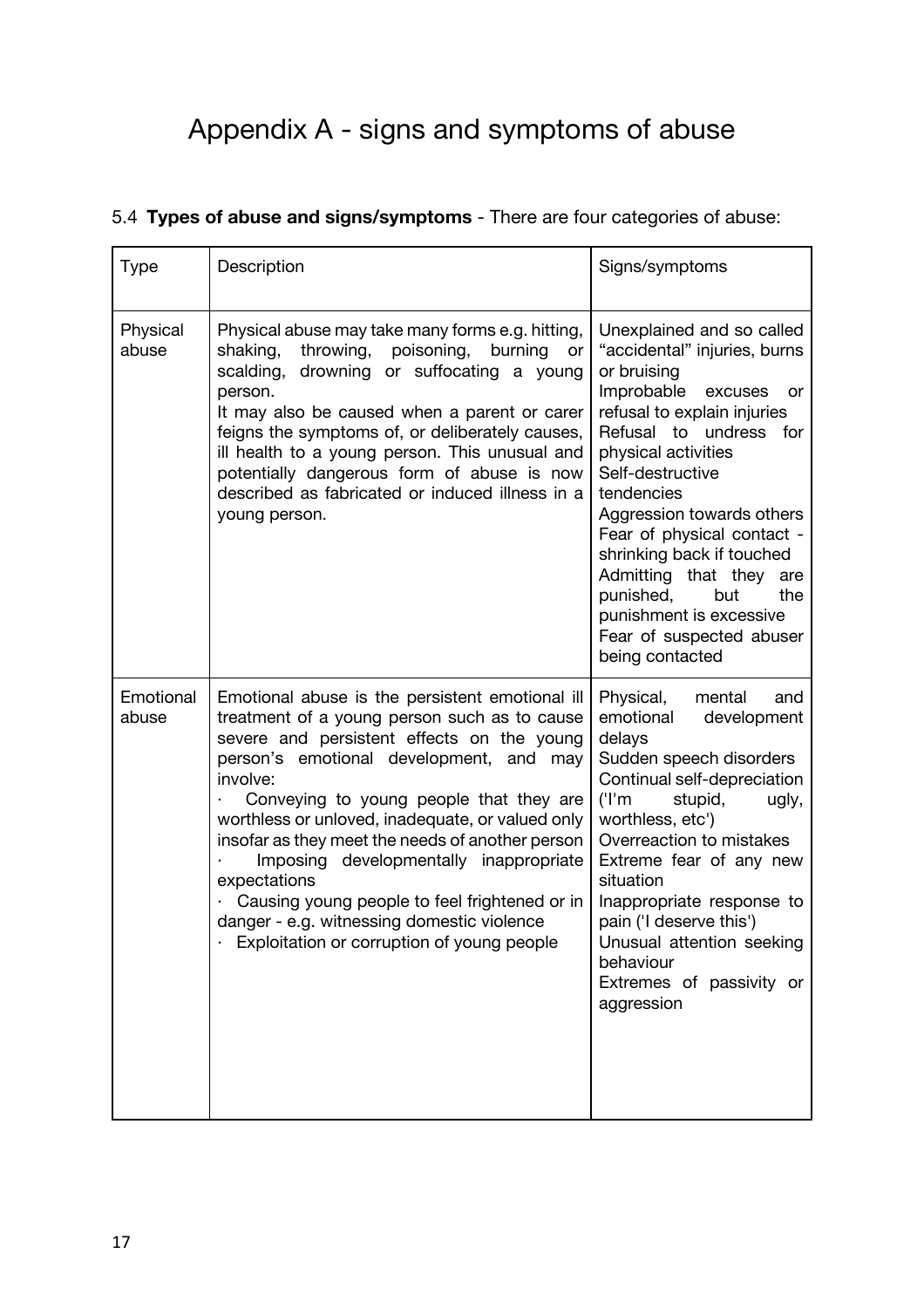| Sexual<br>abuse | Sexual abuse involves forcing or enticing a<br>young person to take part in sexual activities,<br>whether or not the young person is aware of<br>what is happening and includes penetrative (i.e.<br>vaginal or anal rape or buggery) and non-<br>penetrative acts.<br>It may also include non-contact activities, such<br>as involving young people in looking at, or in the<br>production of pornographic materials, watching<br>sexual activities or encouraging young people to<br>behave in sexually inappropriate ways.                                                                                                                                          | Being overly affectionate<br>or knowledgeable<br>in a<br>sexual way inappropriate<br>to the young person's age<br>Itchy or pain in the genital<br>area<br>Other extreme reactions,<br>such as depression, self-<br>mutilation,<br>suicide<br>attempts, running away,<br>overdoses, anorexia<br>Personality changes such<br>as becoming insecure or<br>clinging<br>isolated<br>Being<br>or<br>withdrawn<br>Inability to concentrate<br>Become<br>worried<br>about<br>clothing being removed<br>Suddenly drawing sexually<br>explicit pictures<br>Trying to be 'ultra-good' or<br>perfect; overreacting<br>to<br>criticism |
|-----------------|------------------------------------------------------------------------------------------------------------------------------------------------------------------------------------------------------------------------------------------------------------------------------------------------------------------------------------------------------------------------------------------------------------------------------------------------------------------------------------------------------------------------------------------------------------------------------------------------------------------------------------------------------------------------|--------------------------------------------------------------------------------------------------------------------------------------------------------------------------------------------------------------------------------------------------------------------------------------------------------------------------------------------------------------------------------------------------------------------------------------------------------------------------------------------------------------------------------------------------------------------------------------------------------------------------|
| Neglect         | Neglect involves the persistent failure to meet a<br>person's<br>basic<br>physical<br>and/or<br>young<br>psychological needs, likely to result in the<br>serious impairment of the young person's health<br>and development.<br>This may involve failure to provide adequate<br>food, shelter or clothing, failure to protect from<br>physical harm or danger or failure to ensure<br>access to appropriate medical/physical care or<br>treatment<br>correct<br>maintenance<br>e.g.<br>of<br>wheelchairs, use of body braces etc. Supply of<br>medication needed according to care plans. It<br>may also include neglect of a young person's<br>basic emotional needs. | Constant hunger<br>Poor personal hygiene<br><b>Constant tiredness</b><br>Poor state of clothing<br>Emaciation<br><b>Untreated</b><br>medical<br>problems<br>No social relationships<br>Compulsive scavenging<br>Destructive tendencies<br>Stealing food/money<br>Poor college attendance<br>Compulsive<br>attention<br>seeking                                                                                                                                                                                                                                                                                           |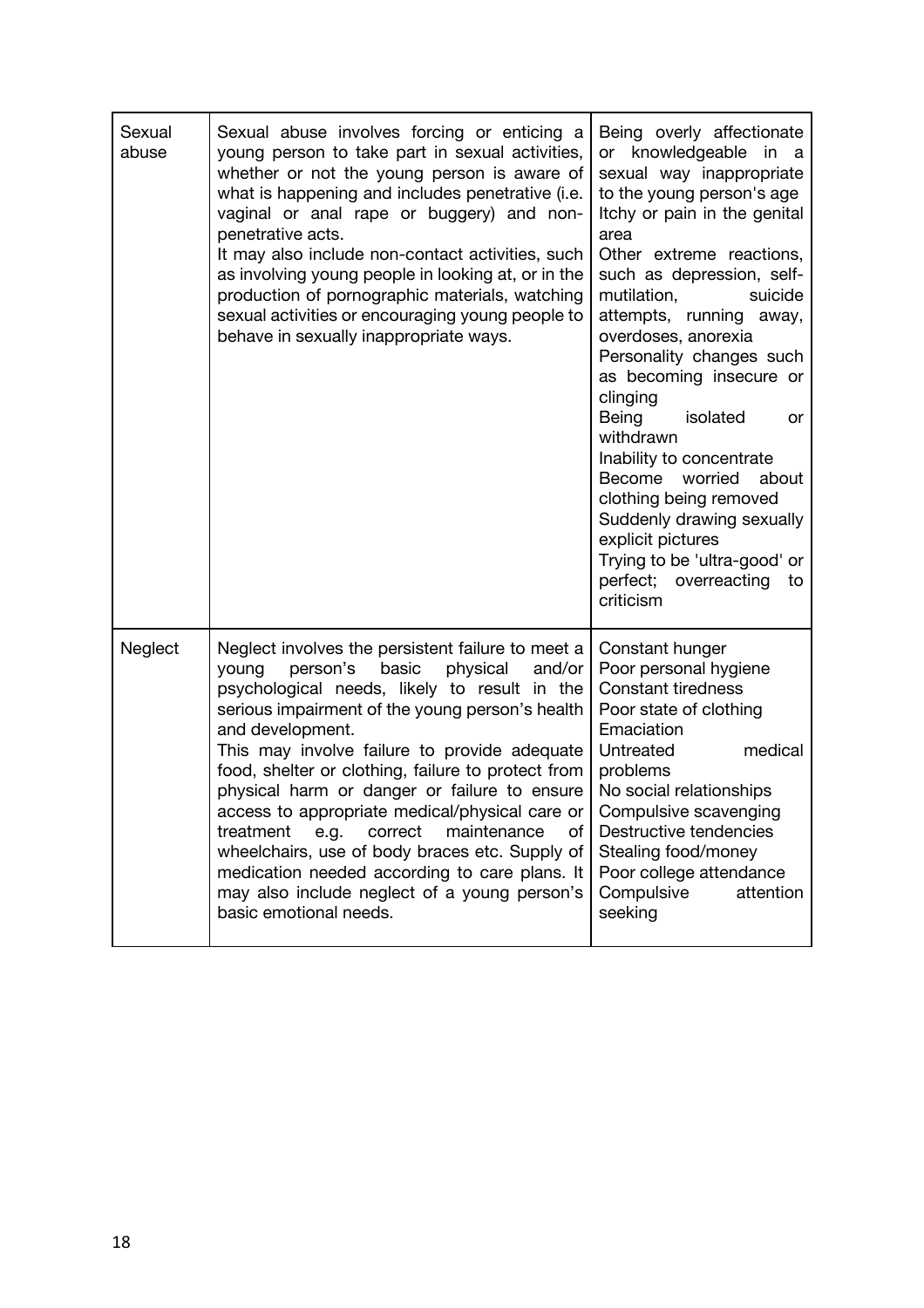# APPENDIX B - signs and symptoms of CSE

*10.3.*Signs or symptoms may include;

- Acquisition of money, clothes, mobile phones etc without plausible explanation;
- Gang-association and/or isolation from peers/social networks;
- Exclusion or unexplained absences from school, college or work;
- Leaving home/care without explanation and persistently going missing or returning late;
- Excessive receipt of texts/phone calls;
- Returning home under the influence of drugs/alcohol;
- Inappropriate sexualised behaviour for age/sexually transmitted infections;
- Evidence of/suspicions of physical or sexual assault;
- Relationships with controlling or significantly older individuals or groups;
- Multiple callers (unknown adults or peers);
- Frequenting areas known for sex work;
- Concerning use of internet or other social media;
- Increasing secretiveness around behaviours; and
- Self-harm or significant changes in emotional well-being.

# APPENDIX C - Signs & Symptoms of FGM

11.3 – signs that FGM may be planned or have taken place can include:

- A family arranging a long break abroad during the summer holidays.
- Unexpected, repeated or prolonged absence from school.
- Academic work suffering

Some of the signs of FGM having already taken place may include;

- have difficulty walking, standing or sitting
- spend longer in the bathroom or toilet
- appear withdrawn, anxious or depressed
- have unusual behaviour after an absence from school or college
- be particularly reluctant to undergo normal medical examinations
- ask for help, but may not be explicit about the problem due to embarrassment or fear.
- talk of infections, including tetanus, HIV and hepatitis B and C